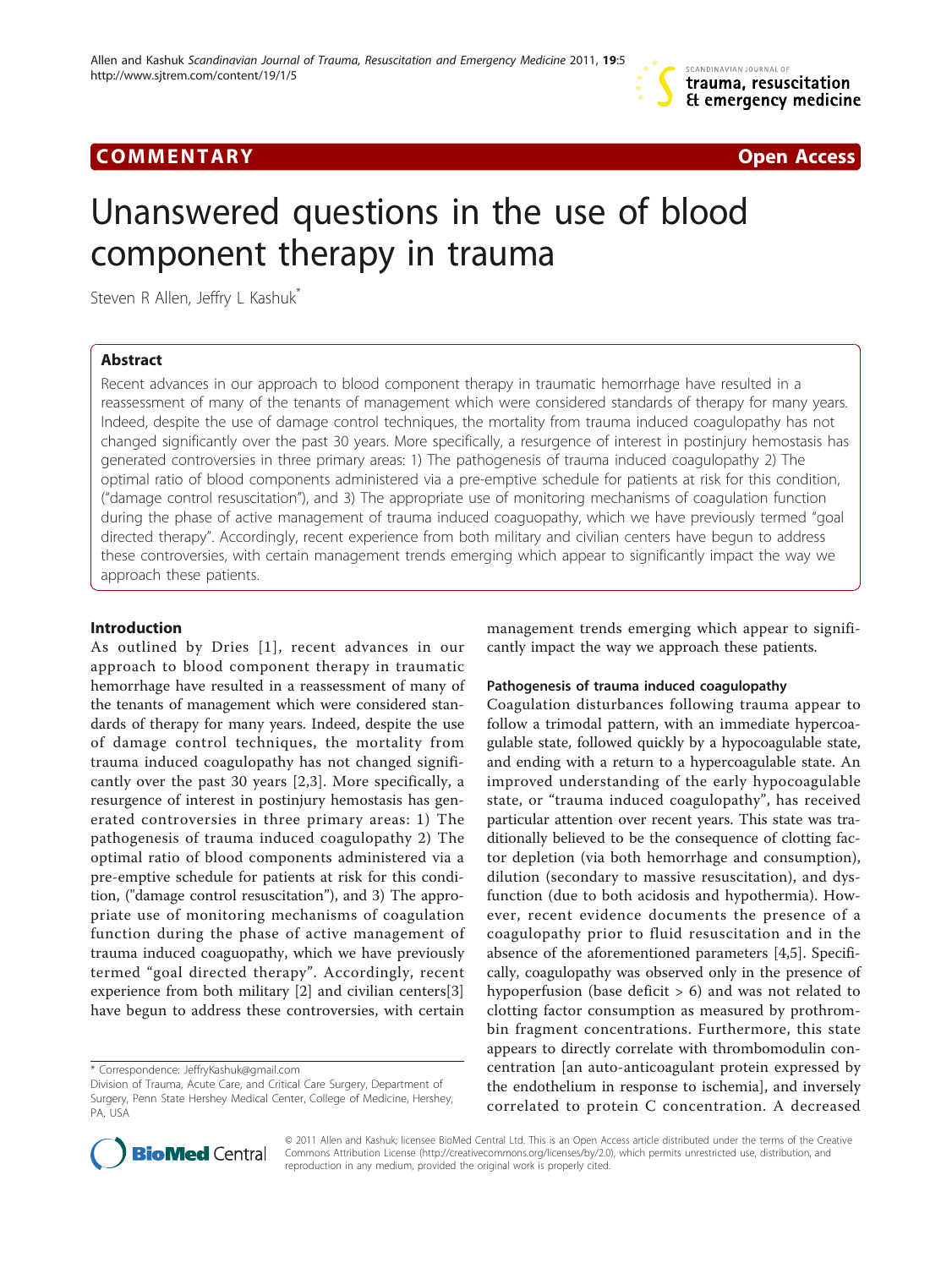concentration of protein C also correlated with a decrease in the concentration of PAI, an increase in tissue plasminogen activator (tPA) concentration, and an increase in D-dimers. This final observation suggested that protein C-mediated hyperfibrinolysis via consumption of PAI may contribute to traumatic coagulopathy. The release of pro-inflammatory cytokines, in the presence of shock, likely results in two main perturbations of the coagulation system: (1) release of tissue factor with subsequent clotting factor consumption and massive thrombin generation, and (2) hyperfibrinolysis due to up-regulation of tPA. Specifically, diffuse endothelial injury leads to both massive thrombin generation and systemic hypoperfusion. These changes, in turn, result in the widespread release of tPA, leading to fibrinolysis. Both injury and ischemia are well known stimulants of tPA release, [[6\]](#page-3-0) and a strong correlation between hypoperfusion, fibrinolysis, hemorrhage, and mortality among injured patients who require transfusion has been noted [\[7\]](#page-3-0).

Elucidation of the integral role of fibrinolysis also raises the possibility of mitigation of the coagulopathy via early administration of anti-fibrinolytic agents[[8\]](#page-3-0).

Although the endogenous coagulopathy of trauma results in an immediate hypocoagulable state among shocked patients following injury, several secondary conditions may develop, which exacerbate this pre-existing coagulopathy. Such conditions are, in large part, due to the complications of massive fluid resuscitation, and include clotting factor dilution, clotting factor consumption, hypothermia, and acidosis. Although these factors were considered traditionally as the driving force of traumatic coagulopathy, recent evidence suggests that their effect may have been overestimated [[9](#page-3-0),[10](#page-3-0)].

Many causes of hypothermia exist for the trauma patient, including altered central thermoregulation, prolonged exposure to low ambient temperature, decreased heat production due to shock, and resuscitation with inadequately warmed fluids. The enzymatic reactions of the coagulation cascade are temperature-dependent and function optimally at 37°C; a temperature  $<$  34°C is associated independently with coagulopathy following trauma [[11\]](#page-3-0). Hypothermia also affects both platelet function [\[12\]](#page-3-0) and fibrinolysis [\[13\]](#page-3-0).

Clotting factor activity is also pH dependent, with 90% inhibition occurring at  $pH = 6.8$  [\[14](#page-3-0)]. Coagulopathy secondary to acidosis is apparent clinically below a pH of 7.2. Because hypoperfusion results in anaerobic metabolism and acid production, it is difficult to discern the independent effect of acidosis on hemostatic integrity. Although the independent effect of acidosis on hemostatic integrity remains unclear, correction of acidosis via resuscitation remains a valuable therapeutic endpoint in terms of minimizing the aforementioned hypoperfusioninduced endogenous coagulopathy of trauma. Furthermore, maintenance of the arterial  $pH > 7.20$  during resuscitation of shock (with bicarbonate, if necessary) maximizes the efficacy of both endogenous and exogenous vasoactive drugs.

In summary, an endogenous coagulopathy occurs following trauma among patients sustaining shock, and does not appear to be secondary to coagulation factor consumption or dysfunction. Rather, current evidence suggests that it is due to ischemia-induced both anticoagulation and hyperfibrinolysis. During this timeframe, therapy should focus on definitive hemorrhage control, timely restoration of tissue perfusion, and point of care monitoring.

#### Damage control resuscitation

Consumption and dilution of clotting factors via crystalloid resuscitation and other factor-poor blood products perpetuates trauma induced coagulopathy. Coagulation factors present in plasma contained in PRBCs have minimal activity due to prolonged storage and associated short coagulation factor half-lives. Isolated administration of PRBCs in the absence of plasma will therefore potentiate the acute coagulopathy of trauma. Accordingly, most MT protocols advocate early replacement of factors and platelets. However, the definition of MT, and the timing and ratio of specific factor replacement, remains widely debated, due at least in part to differences in protocols as well as inherent flaws in retrospective data analysis. A valid definition of MT is lacking. The Denver group recently reviewed transfusion practices in severely injured patients at risk for postinjury coagulopathy, noting that >85% of transfusions were accomplished within 6 hours post-injury, suggesting this is the critical period to assess the impact of preemptive factor replacement, rather than the 24-hour time period frequently emphasized[[9](#page-3-0)].

Current clinical MT protocols promoting "damage control resuscitation" (i.e., preemptive transfusion of plasma, platelets, and fibrinogen) assume that patients

presenting with life-threatening hemorrhage at risk for post-injury traumatic coagulopathy should receive component therapy in amounts approximating those found in whole blood during the first 24 hours. The U.S. military experience in Iraq [\[15\]](#page-3-0) suggesting improved survival based on a 1:1:1 fresh-frozen plasma (FFP)-to-RBC-to platelet ratio has led to recommendations of fixed ratios of these blood products during the first 24 hours postinjury in civilian trauma centers[\[16](#page-3-0)].

Others, however, suggest that the optimal survival ratio appears to be in the range of a 1:2 to 1:3 FFP-to-RBC ratio [[9](#page-3-0)]. It could be that the reported benefits from a 1:1 strategy likely represent a surrogate marker of survival. Specifically, those patients who survive injury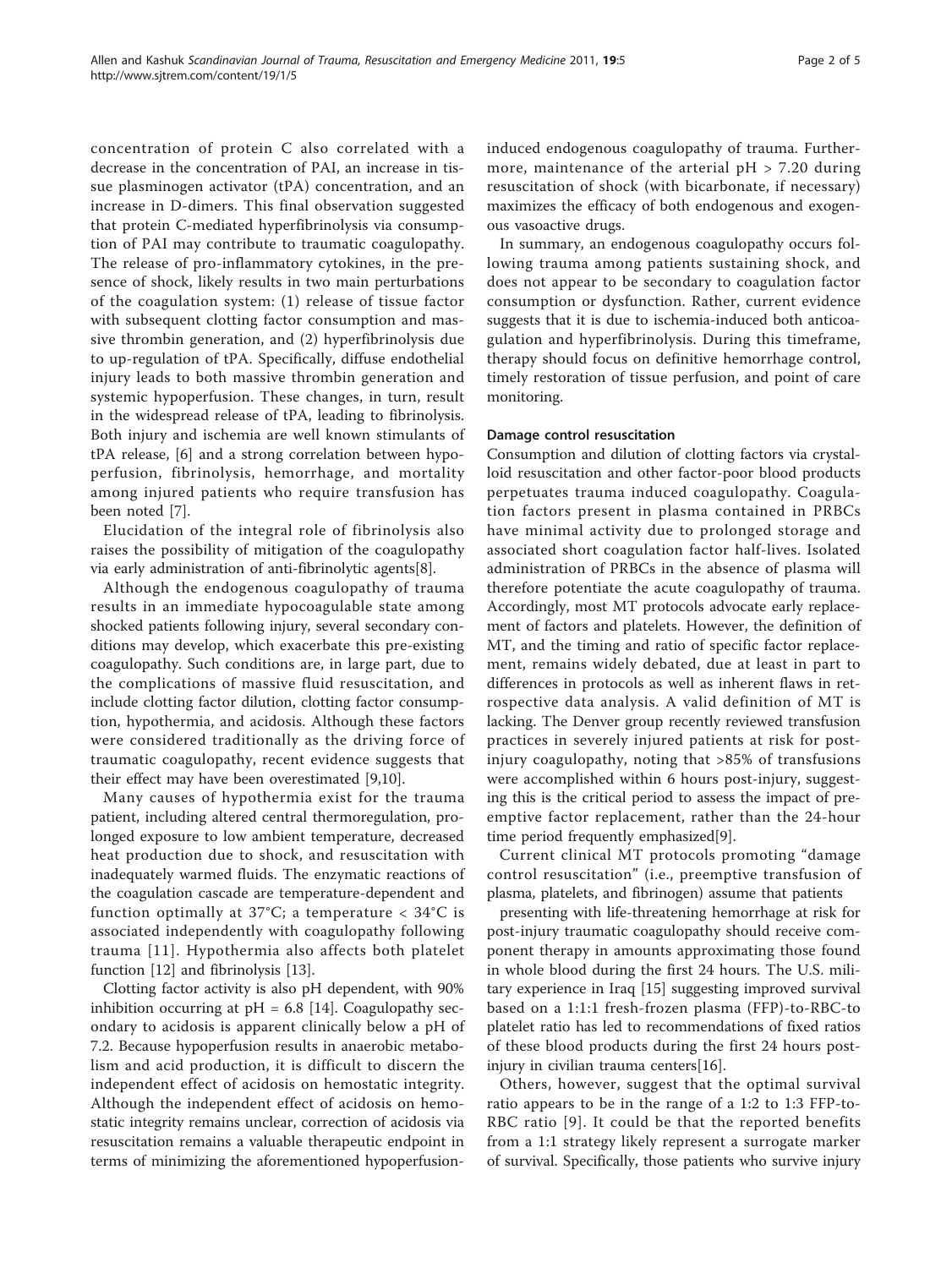are simply able to receive more plasma transfusions, as opposed to those who die from acute hemorrhagic shock early after injury.

The role of early platelet transfusion in the setting of hemorrhagic shock also remains debated. As with FFP, recent military reports have suggested routine administration of apheresis platelets to the injured patient. However, a similar survival bias has been suggested to explain the apparent benefit of early platelet administration.

Furthermore, studies from more than 2 decades ago evaluating clotting factor and platelet counts in massively transfused patients concluded that a platelet count of 100,000/mm3 is the threshold for diffuse bleeding, and that thrombocytopenia was not a clinically significant problem until transfusions exceeded 15 to 20 units of blood. Specifically, patients with a platelet count >50,000/mm3 had only a 4% chance of developing diffuse bleeding[[17](#page-3-0)]. Although the classic threshold for platelet transfusion has been 50,000/mm3, a higher target level of 100,000/mm3 has been suggested for multiply injured patients and patients with massive hemorrhage. However, the relationship of platelet count to hemostasis and the contribution of platelets to formation of a stable clot in the injured patient remain largely unknown. Furthermore, platelet function, irrespective of number, is also of crucial importance. The complex relationship of thrombin generation to platelet activation requires dynamic evaluation of clot function. Accordingly, at this time, there is inadequate evidence to support an absolute trigger for platelet transfusions in trauma.

Concerns over high ratios of blood component therapy stem in large part from a growing body of evidence documenting the adverse effects of transfusion, as the association of massive transfusion of PRBCs with nosocomial pneumonia, acute lung injury, and acute respiratory distress syndrome (ARDS) has been well established[[18](#page-4-0)]. These factors all suggest that monitoring of coagulation function with tailoring of treatment to the individual patient may improve our ability to administer blood component therapy in the acutely injured patient.

# Monitoring of coagulation function: Goal directed therapy

A major limiting factor of current MT protocols is the lack of a real-time assessment of coagulation function. Thromboelastography (TEG) may offer a real time visco-elastic analysis of the clotting process. First described by Hartert in 1948, [\[19](#page-4-0)] the technique utilizes whole blood in a rotating cuvette and heated to 37C. A piston is suspended in the sample and the rotational motion transferred to the piston as fibrin strands form between the wall of the curette and the piston. An

electronic amplification produces a characteristic tracing to be recorded. TEG assesses clot strength from initial fibrin formation to clot retraction and finally in fibrinolysis. TEG has multiple advantages over other traditional assays of coagulation, as it provides information on the balance between the opposing components of coagulation, thrombosis and lysis. While the others are limited to a specific arm of the coagulation cascade and are less reliable in the hypothermic, acidotic trauma patient, TEG evaluates the entire clotting cascade as well as platelet function, and affords an improved clinical correlation of hemostasis to the cell based model [\[20\]](#page-4-0).

Goal-directed transfusion therapy guided by TEG tailors blood product administration to the physiological state of the patient. Using this technology, a variety of coagulation abnormalities have been noted that in the past would have been overlooked. With results available within 5 minutes, an initial hemostatic assessment with R-TEG identifies patients at risk for post-injury coagulopathy upon arrival. Blood component therapy is then tailored to address clotting derangements in a specific manner, and subsequent reassessment allows the evaluation of response until a set threshold is reached. This strategy also permits improved communication with the blood bank; based on initial assessment and response to component therapy, more accurate estimations of component requirements can be made [[10\]](#page-3-0). Figure [1](#page-3-0) depicts the various components of the TEG tracing, which enable a goal-directed approach to coagulopathy. Reflecting the initiation phase of enzymatic factor activity, a prolonged TEG-ACT value is the earliest indicator of coagulopathy; when the value is above threshold, FFP is administered. K time and alpha angle follow and are most dependent on the availability of fibrinogen to be cleaved into fibrin while in the presence of thrombin. If indicated by K and a angle, cryoprecipitate is administered, providing a concentrated form of fibrinogen (150 to 250 mg/10 mL). MA is then noted, considering the relationship between fibrin generated during the initial phases of hemostasis and platelets via GP IIb-IIIa receptor interaction. Platelets are administered based on an MA < 54 mm, which reflects the platelets' functional contribution to clot formation. Antifibrinolytic agents have proven effective in hemorrhage during cardiac surgery and hepatic transplantation. However, both cost and morbidity associated with indiscriminant use mandate an accurate diagnosis of fibrinolysis. Of note, TEG is the only current test able to establish a diagnosis of fibrinolysis rapidly and reliably in the acutely bleeding patient.

After the tracing has reached MA, an EPL index is obtained based on the decreasing rate of clot strength. Epsilon-aminocaproic acid is indicated in the presence of significant fibrinolysis.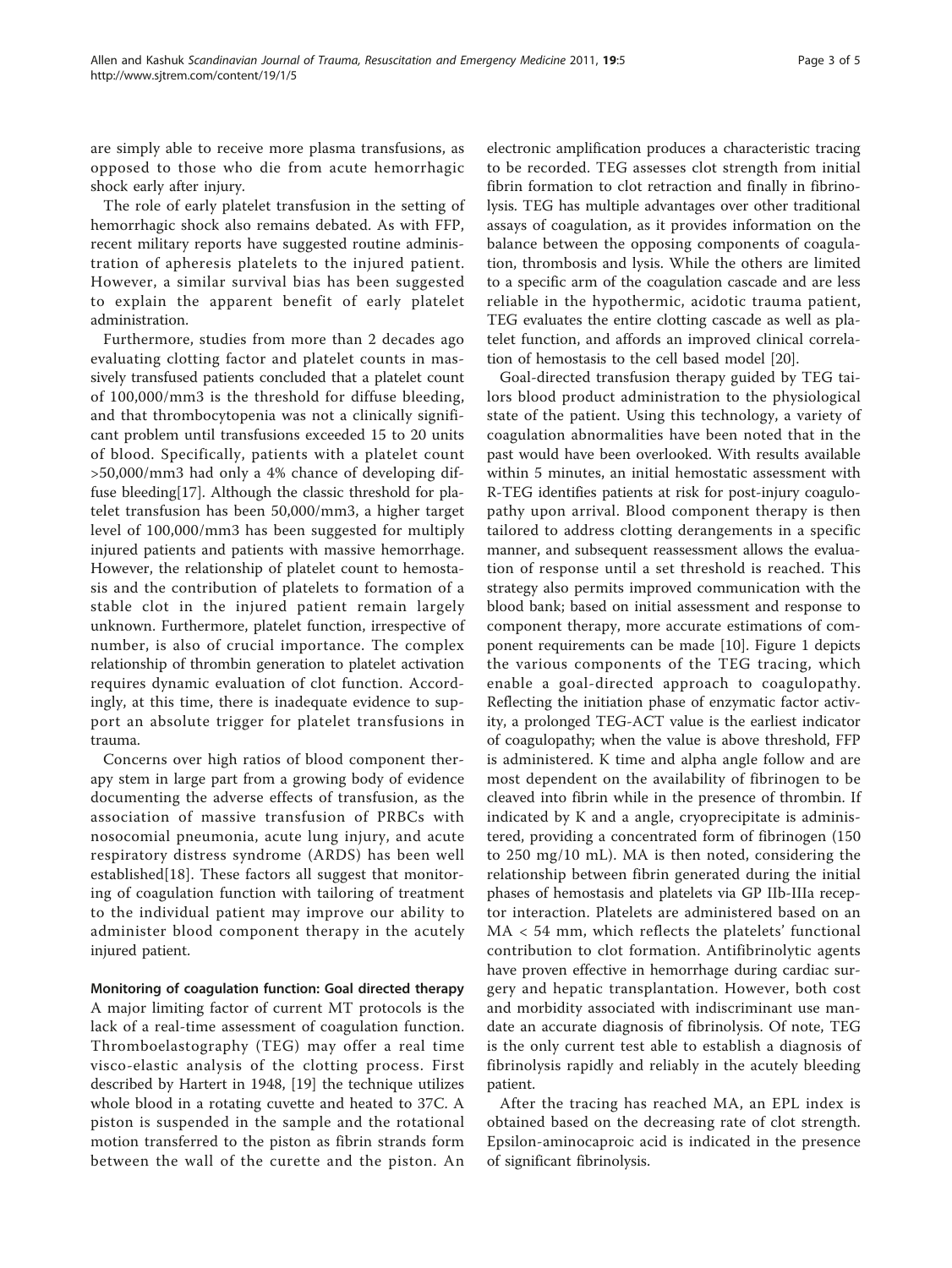<span id="page-3-0"></span>

In summary (see Additional file 1), implementation of a goal-directed approach to post-injury coagulopathy offers the following potential benefits: (1) reduction of transfusion volumes via specific goal-directed treatment of identifiable coagulation abnormalities, (2) earlier correction of coagulation abnormalities with more efficient restoration of physiological hemostasis, (3) improved survival in the acute hemorrhagic phase due to improved hemostasis (4) improved outcomes in the later phase due to attenuation of immuno-inflammatory complications, including ARDS and MOF, and (5) improved understanding of the varied aspects of the late postinjury hypercoagulable state, potentially leading to better approaches to chemoprophylaxis and reduced thrombotic complications. Such an approach will likely help improve our understanding of the physiological basis of coagulation disturbances in the injured patient, with optimal transfusion strategies tailored to the individual patient.

# Additional material

[Additional file 1: I](http://www.biomedcentral.com/content/supplementary/1757-7241-19-5-S1.DOC)mplications of a goal directed approach to postinjury coagulopathy.

Received: 27 December 2010 Accepted: 17 January 2011 Published: 17 January 2011

#### References

Dries D: The contemporary role of blood products and components used in trauma resuscitation. Scan J Trauma, Resus, Emerg Med 2010, 18:63.

- 2. Paul J, Webb T, Aprahamian C, et al: [Intraabdominal Vascular Injury: Are](http://www.ncbi.nlm.nih.gov/pubmed/20693922?dopt=Abstract) [We Getting Any Better?](http://www.ncbi.nlm.nih.gov/pubmed/20693922?dopt=Abstract) J Trauma 2010, 69(6):1393-1397
- Kashuk JL, Moore EE, Millikan JS, Moore JB: [Major abdominal vascular](http://www.ncbi.nlm.nih.gov/pubmed/6980992?dopt=Abstract) trauma-[a unified approach.](http://www.ncbi.nlm.nih.gov/pubmed/6980992?dopt=Abstract) J Trauma 1982, 22:672-9.
- 4. Brohi K, Cohen MJ, Ganter MT, Matthay MA, Mackersie RC, Pittet JF: [Acute](http://www.ncbi.nlm.nih.gov/pubmed/17457176?dopt=Abstract) [traumatic coagulopathy: initiated by hypoperfusion: modulated through](http://www.ncbi.nlm.nih.gov/pubmed/17457176?dopt=Abstract) [the protein C pathway?](http://www.ncbi.nlm.nih.gov/pubmed/17457176?dopt=Abstract) Ann Surg 2007, 245:812-8.
- MacLeod JB, Lynn M, McKenney MG, Cohn SM, Murtha M: [Early](http://www.ncbi.nlm.nih.gov/pubmed/12855879?dopt=Abstract) [coagulopathy predicts mortality in trauma.](http://www.ncbi.nlm.nih.gov/pubmed/12855879?dopt=Abstract) J Trauma 2003, 55:39-44.
- 6. Kooistra T, Schrauwen Y, Arts J, Emeis JJ: [Regulation of endothelial cell](http://www.ncbi.nlm.nih.gov/pubmed/8086618?dopt=Abstract) [t-PA synthesis and release.](http://www.ncbi.nlm.nih.gov/pubmed/8086618?dopt=Abstract) Int J Hematol 1994, 59:233-55.
- 7. Kashuk J, Moore EE, Sawyer M, et al: [Primary Fibrinolysis is integral in the](http://www.ncbi.nlm.nih.gov/pubmed/20739843?dopt=Abstract) [pathogenesis of Postinjury Coagulopathy.](http://www.ncbi.nlm.nih.gov/pubmed/20739843?dopt=Abstract) Ann Surg 2010, 252(3):434-44.
- 8. Effects of tranexamic acid on death, vascular occlusive events, and blood transfusion in trauma patients with significant haemorrhage (CRASH-2):a randomized, placebo-controlled trial The CRASH-2 Collaborators. The Lancet 2010, 376(9734):23-32.
- Kashuk JL, Moore EE, Johnson JL, et al: [Postinjury life threatening](http://www.ncbi.nlm.nih.gov/pubmed/18695460?dopt=Abstract) [coagulopathy: is 1:1 fresh frozen plasma:packed red blood cells the](http://www.ncbi.nlm.nih.gov/pubmed/18695460?dopt=Abstract) [answer?](http://www.ncbi.nlm.nih.gov/pubmed/18695460?dopt=Abstract) J Trauma 2008, 65:261-70, discussion 70-1.
- 10. Kashuk JL, Moore EE, Sawyer M, et al: Postinjury coagulopathy management: goal directed resuscitation via POC thrombelastography. Annals of Surgery 2010.
- 11. Jurkovich GJ, Greiser WB, Luterman A, Curreri PW: [Hypothermia in trauma](http://www.ncbi.nlm.nih.gov/pubmed/3656464?dopt=Abstract) [victims: an ominous predictor of survival.](http://www.ncbi.nlm.nih.gov/pubmed/3656464?dopt=Abstract) J Trauma 1987, 27:1019-24.
- 12. Valeri CR, Feingold H, Cassidy G, Ragno G, Khuri S, Altschule MD: [Hypothermia-induced reversible platelet dysfunction.](http://www.ncbi.nlm.nih.gov/pubmed/3813688?dopt=Abstract) Ann Surg 1987, 205:175-81.
- 13. Yoshihara H, Yamamoto T, Mihara H: [Changes in coagulation and](http://www.ncbi.nlm.nih.gov/pubmed/3983906?dopt=Abstract) [fibrinolysis occurring in dogs during hypothermia.](http://www.ncbi.nlm.nih.gov/pubmed/3983906?dopt=Abstract) Thromb Res 1985, 37:503-12.
- 14. Meng ZH, Wolberg AS, Monroe DM III, Hoffman M: [The effect of](http://www.ncbi.nlm.nih.gov/pubmed/14608161?dopt=Abstract) [temperature and pH on the activity of factor VIIa: implications for the](http://www.ncbi.nlm.nih.gov/pubmed/14608161?dopt=Abstract) [efficacy of high-dose factor VIIa in hypothermic and acidotic patients.](http://www.ncbi.nlm.nih.gov/pubmed/14608161?dopt=Abstract) J Trauma 2003, 55:886-91.
- 15. Borgman MA, Spinella PC, Perkins JG, et al: [The ratio of blood products](http://www.ncbi.nlm.nih.gov/pubmed/18090009?dopt=Abstract) [transfused affects mortality in patients receiving massive transfusions at](http://www.ncbi.nlm.nih.gov/pubmed/18090009?dopt=Abstract) [a combat support hospital.](http://www.ncbi.nlm.nih.gov/pubmed/18090009?dopt=Abstract) J Trauma 2007, 63:805-13.
- 16. Holcomb JB, Wade CE, Michalek JE, et al: [Increased plasma and platelet to](http://www.ncbi.nlm.nih.gov/pubmed/18791365?dopt=Abstract) [red blood cell ratios improves outcome in 466 massively transfused](http://www.ncbi.nlm.nih.gov/pubmed/18791365?dopt=Abstract) [civilian trauma patients.](http://www.ncbi.nlm.nih.gov/pubmed/18791365?dopt=Abstract) Ann Surg 2008, 248:447-58.
- 17. Counts RB, Haisch C, Maxwell NG, et al: [Hemostasis in massively](http://www.ncbi.nlm.nih.gov/pubmed/464685?dopt=Abstract) [transfused patients.](http://www.ncbi.nlm.nih.gov/pubmed/464685?dopt=Abstract) Ann Surg 1979, 190(1):91-99.